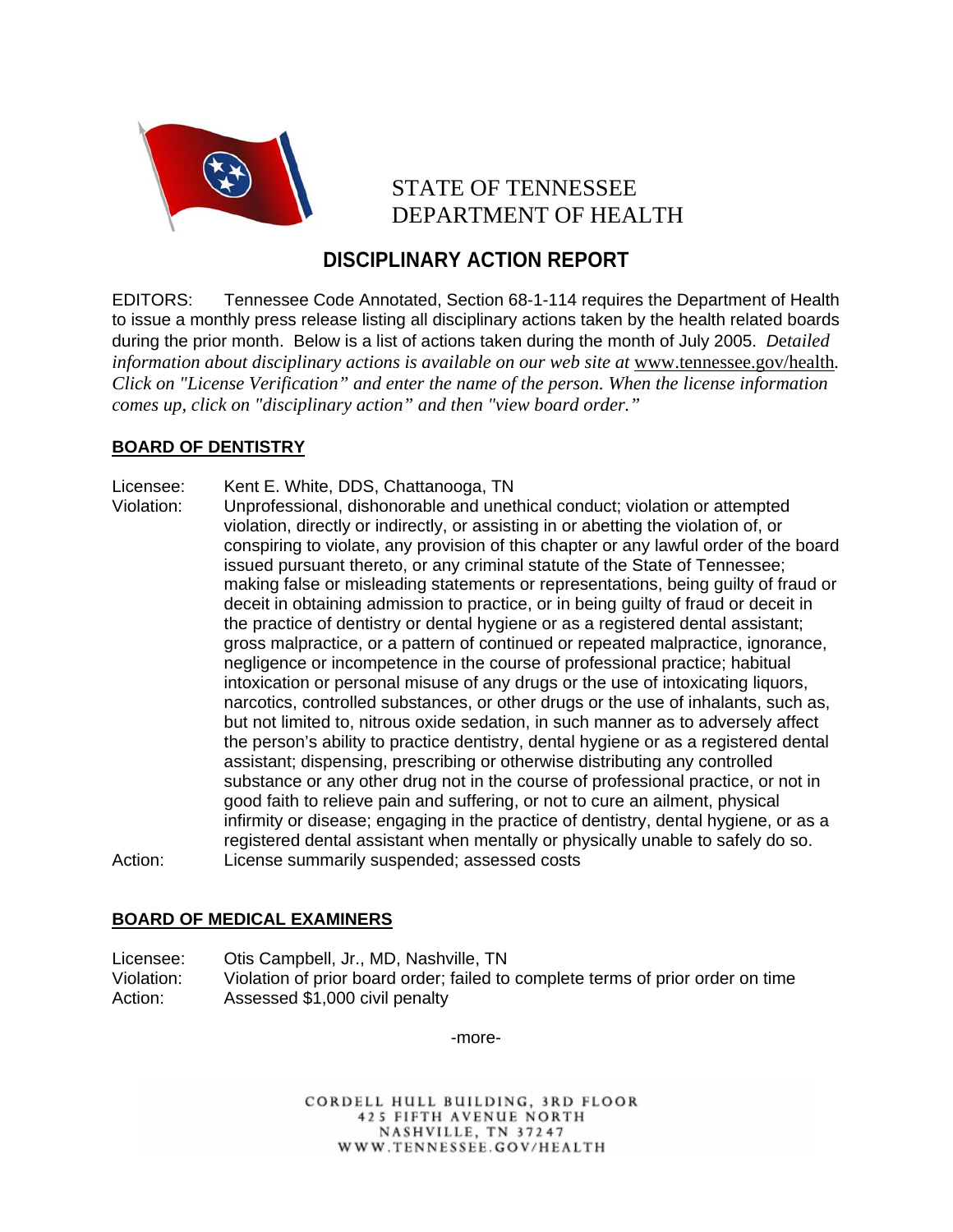| Licensee:<br>Violation:<br>Action: | Everett Echols, II, MD, Southern Pines, NC<br>Unprofessional, dishonorable or unethical conduct; out of state action<br>License revoked; assessed \$1,000 in civil penalties; and assessed case costs                                                                                                                                                                                                                                                                                                                                                                                                                                                                                                                                                                                                                                                                                                                                                                                                                                                                                                                                                                                                                                                                                                                                                                                                                                                                                                                                                                                                                                                                                                                                                                                                                                                                                                                                                              |
|------------------------------------|--------------------------------------------------------------------------------------------------------------------------------------------------------------------------------------------------------------------------------------------------------------------------------------------------------------------------------------------------------------------------------------------------------------------------------------------------------------------------------------------------------------------------------------------------------------------------------------------------------------------------------------------------------------------------------------------------------------------------------------------------------------------------------------------------------------------------------------------------------------------------------------------------------------------------------------------------------------------------------------------------------------------------------------------------------------------------------------------------------------------------------------------------------------------------------------------------------------------------------------------------------------------------------------------------------------------------------------------------------------------------------------------------------------------------------------------------------------------------------------------------------------------------------------------------------------------------------------------------------------------------------------------------------------------------------------------------------------------------------------------------------------------------------------------------------------------------------------------------------------------------------------------------------------------------------------------------------------------|
| Licensee:<br>Violation:<br>Action: | Gregory Carroll, MD, Memphis, TN<br>Out of State Action; unprofessional, dishonorable or unethical conduct; violation<br>or attempted violation, directly or indirectly, or assisting in or abetting the violation<br>of, or conspiring to violate, any provision of this chapter or any lawful order of the<br>board issued pursuant thereto, or any criminal statute of the state of Tennessee<br>License revoked; assessed case costs                                                                                                                                                                                                                                                                                                                                                                                                                                                                                                                                                                                                                                                                                                                                                                                                                                                                                                                                                                                                                                                                                                                                                                                                                                                                                                                                                                                                                                                                                                                           |
| Licensee:<br>Action:               | Daniel Garcia, MD, Concrete, WA<br>Order of Compliance granted, probation lifted                                                                                                                                                                                                                                                                                                                                                                                                                                                                                                                                                                                                                                                                                                                                                                                                                                                                                                                                                                                                                                                                                                                                                                                                                                                                                                                                                                                                                                                                                                                                                                                                                                                                                                                                                                                                                                                                                   |
| Licensee:<br>Violation:            | Sunil Geevarghese, MD, Franklin, TN<br>Engaging in the practice of medicine when mentally or physically unable to safely<br>do so                                                                                                                                                                                                                                                                                                                                                                                                                                                                                                                                                                                                                                                                                                                                                                                                                                                                                                                                                                                                                                                                                                                                                                                                                                                                                                                                                                                                                                                                                                                                                                                                                                                                                                                                                                                                                                  |
| Action:                            | License reinstated with condition that he maintains Tennessee Medical<br>Foundation advocacy for a period of 5 years                                                                                                                                                                                                                                                                                                                                                                                                                                                                                                                                                                                                                                                                                                                                                                                                                                                                                                                                                                                                                                                                                                                                                                                                                                                                                                                                                                                                                                                                                                                                                                                                                                                                                                                                                                                                                                               |
| Licensee:<br>Violation:<br>Action: | Eric Green, Unlicensed AT, Knoxville, TN<br>Unlicensed practice<br>Assessed \$4,000 in civil penalties and assessed case costs                                                                                                                                                                                                                                                                                                                                                                                                                                                                                                                                                                                                                                                                                                                                                                                                                                                                                                                                                                                                                                                                                                                                                                                                                                                                                                                                                                                                                                                                                                                                                                                                                                                                                                                                                                                                                                     |
| Licensee:<br>Violation:            | Richard Kienzle, MD, Copperhill, TN<br>Out of state action; unprofessional, dishonorable, or unethical conduct; violation<br>or attempted violation, directly or indirectly, or assisting in or abetting the violation<br>of, or conspiring to violate, any provision of this chapter or any lawful order of the<br>board issued pursuant thereto, or any criminal statute of the state of Tennessee;<br>making false statements or representations, being guilty of fraud or deceit in<br>obtaining admission to practice, or being guilty of fraud or deceit in the practice of<br>medicine; gross malpractice, or a pattern of continued or repeated malpractice,<br>ignorance, negligence or incompetence in the course of medical practice;<br>habitual intoxication or personal misuse of any drugs or the use of intoxicating<br>liquors, narcotics, controlled substances or other drugs or stimulants in such<br>manner as to adversely affect the person's ability to practice medicine;<br>dispensing, prescribing or otherwise distributing any controlled substance or any<br>other drug not in the course of professional practice, or not in good faith to relieve<br>pain and suffering, or not to cure an ailment, physical infirmity or disease, or in<br>amounts and/or for durations not medically necessary, advisable or justified for a<br>diagnosed condition; dispensing, prescribing or otherwise distributing to any<br>person a controlled substance or other drug if such person is addicted to the<br>habit of using controlled substances without making a bona fide effort to cure the<br>habit of such patient; dispensing, prescribing or otherwise distributing any<br>controlled substance or other drug to any person in violation of any law of the<br>state or of the United States; engaging in the practice of medicine when mentally<br>or physically unable to safely do so; violation of prescribing rules; failure to |

-more-

CORDELL HULL BUILDING, 3RD FLOOR<br>425 FIFTH AVENUE NORTH<br>NASHVILLE, TN 37247<br>WWW.TENNESSEE.GOV/HEALTH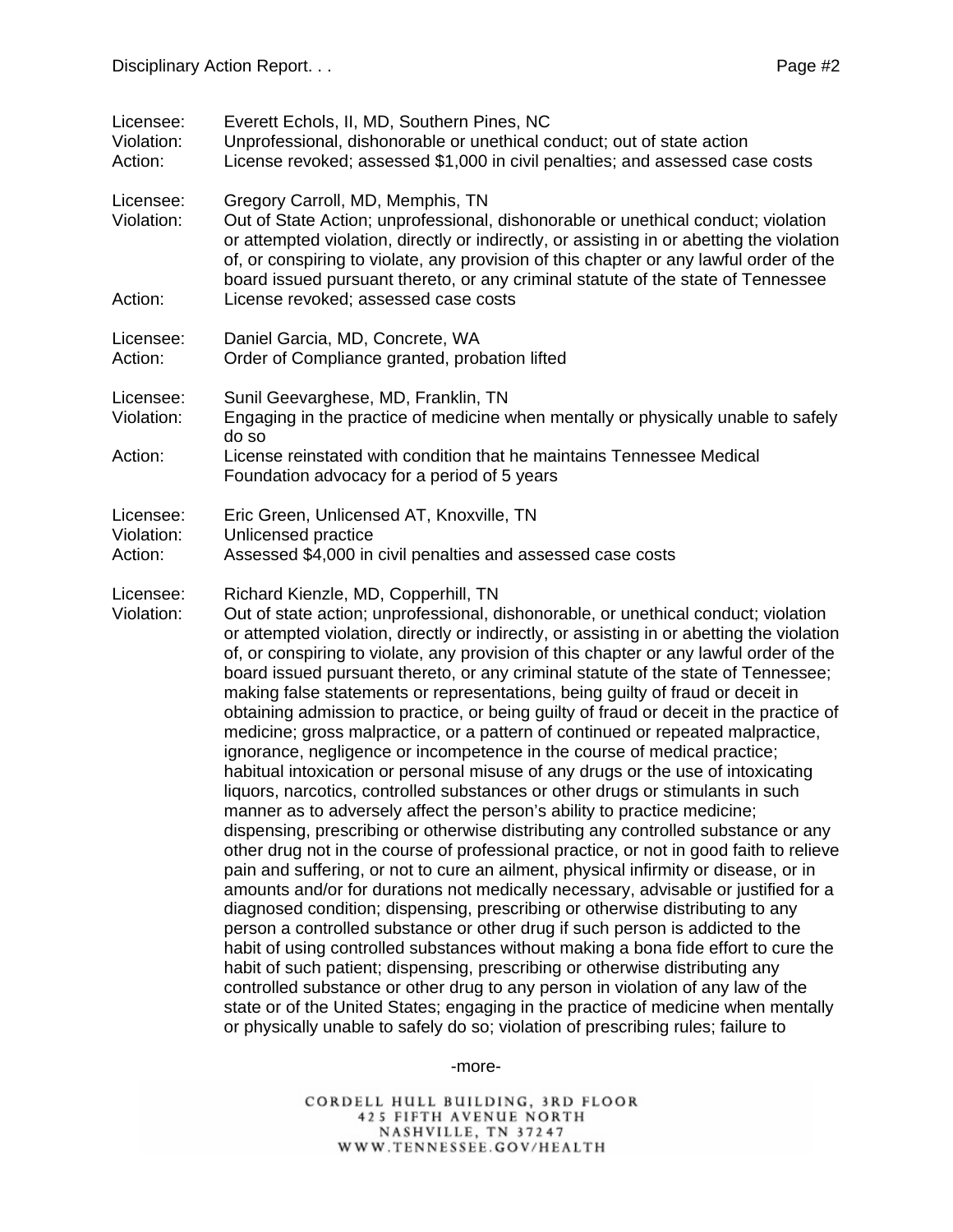| Action:                            | comply with the requirements for a supervising physician who supervises one or<br>more physician assistants<br>License surrendered; must immediately discontinue self-diagnosis and treatment<br>and shall submit to Vanderbilt Comprehensive Assessment Program for<br>evaluation and treatment, and follow the recommendation; must immediately<br>surrender DEA certificate; assessed case costs                                                                                                                                                                       |
|------------------------------------|---------------------------------------------------------------------------------------------------------------------------------------------------------------------------------------------------------------------------------------------------------------------------------------------------------------------------------------------------------------------------------------------------------------------------------------------------------------------------------------------------------------------------------------------------------------------------|
| Licensee:<br>Violation:            | Stephen Matthews, MD, Zionsville, IN<br>Out of State Action; unprofessional, dishonorable or unethical conduct; habitual<br>intoxication or personal misuse of any drugs or the use of intoxicating liquors,<br>narcotics, controlled substances or other drugs or stimulants in such manner as                                                                                                                                                                                                                                                                           |
| Action:                            | to adversely affect the person's ability to practice medicine<br>License placed on Probation to run concurrent with his probation by the Indiana<br>Health Professions Bureau; must comply with all requirements of the Indiana<br>Order; must maintain the advocacy of the ISMA and submit quarterly reports to<br>the Tennessee Medical Foundation; assessed \$1,000 in civil penalties; assessed<br>costs                                                                                                                                                              |
| Licensee:<br>Violation:<br>Action: | James Mosure, MD, Virginia Beach, VA<br>Substance abuse<br>License issued on Probation for a period of 5 years. Must maintain lifetime<br>advocacy of the Tennessee Medical Foundation                                                                                                                                                                                                                                                                                                                                                                                    |
| Licensee:<br>Violation:<br>Action: | Umar Murad, MD, Hazard, KY<br>Out of State Action<br>License subject to terms and conditions for a period of time to run concurrently<br>with the Commonwealth of Kentucky                                                                                                                                                                                                                                                                                                                                                                                                |
| Licensee:<br>Violation:<br>Action: | David Patzer, MD, Nashville, TN<br>Habitual intoxication or personal misuse of any drugs or the use of intoxicating<br>liquors, narcotics, controlled substances or other drugs or stimulants in such<br>manner as to adversely affect the person's ability to practice medicine<br>License granted with restrictions that he may only practice in conjunction with Dr.<br>Gray and the Davidson County Drug Court Program                                                                                                                                                |
| Licensee:<br>Violation:<br>Action: | Hieu Hong Pham, MD, Powder Springs, GA<br>Out of State Action<br>Reprimanded; must complete 20 hours of continuing medical education in the<br>area of vascular procedures; assessed costs                                                                                                                                                                                                                                                                                                                                                                                |
| Licensee:<br>Violation:            | John Malcolm Reaux, MD, Baton Rouge, LA<br>Out of State Action; unprofessional, dishonorable or unethical conduct; violation<br>or attempted violation, directly or indirectly, or assisting in or abetting the violation<br>of, or conspiring to violate, any provision of this chapter or any lawful order of the<br>board issued pursuant thereto, or any criminal statute of the state of Tennessee;<br>gross malpractice, or a pattern of continued or repeated malpractice, ignorance,<br>negligence or incompetence in the course of medical practice; dispensing, |
|                                    |                                                                                                                                                                                                                                                                                                                                                                                                                                                                                                                                                                           |

-more-

CORDELL HULL BUILDING, 3RD FLOOR<br>425 FIFTH AVENUE NORTH<br>NASHVILLE, TN 37247<br>WWW.TENNESSEE.GOV/HEALTH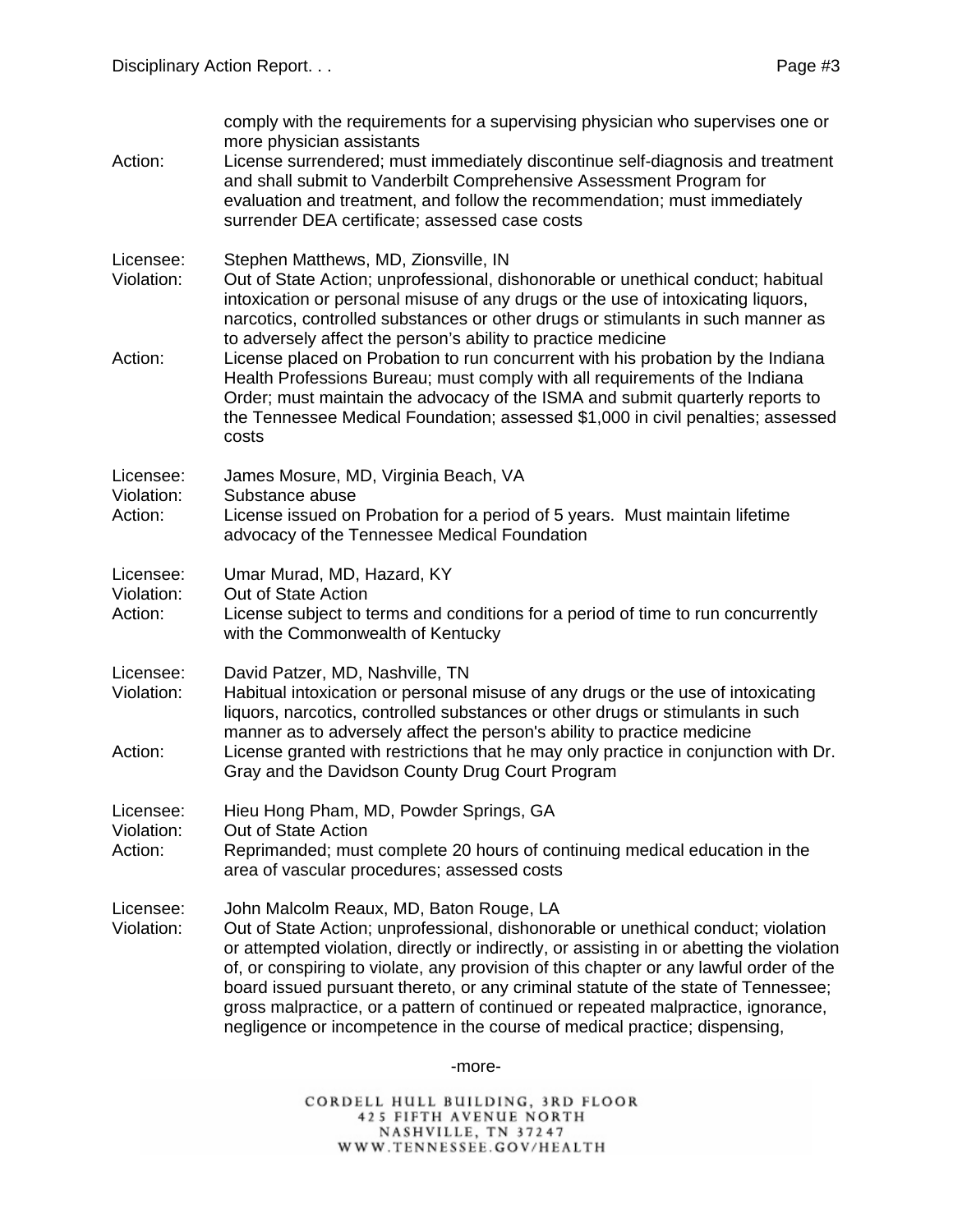prescribing or otherwise distributing any controlled substance or any other drug not in the course of professional practice, or not in good faith to relieve pain and suffering, or not to cure an ailment, physical infirmity or disease, or in amounts and/or for durations not medically necessary, advisable or justified for a diagnosed condition

Action: License Revoked; assessed costs

Licensee: Steven Ringel, MD, Shawnee Mission, KS

Violation: Out of State Action; unprofessional, dishonorable, or unethical conduct; violation or attempted violation, directly or indirectly, or assisting in or abetting the violation of, or conspiring to violate, any provision of this chapter or any lawful order of the board issued pursuant thereto, or any criminal statute of the state of Tennessee; making false statements or representations, being guilty of fraud or deceit in obtaining admission to practice, or being guilty of fraud or deceit in the practice of medicine; gross malpractice, or a pattern of continued or repeated malpractice, ignorance, negligence or incompetence in the course of medical practice; habitual intoxication or personal misuse of any drugs or the use of intoxicating liquors, narcotics, controlled substances or other drugs or stimulants in such manner as to adversely affect the person's ability to practice medicine; dispensing, prescribing or otherwise distributing any controlled substance or any other drug not in the course of professional practice, or not in good faith to relieve pain and suffering, or not to cure an ailment, physical infirmity or disease, or in amounts and/or for durations not medically necessary, advisable or justified for a diagnosed condition; dispensing, prescribing or otherwise distributing to any person a controlled substance or other drug if such person is addicted to the habit of using controlled substances without making a bona fide effort to cure the habit of such patient; dispensing, prescribing or otherwise distributing any controlled substance or other drug to any person in violation of any law of the state or of the United States; engaging in the practice of medicine when mentally or physically unable to safely do so Action: License revoked; assessed case costs

Licensee: William Satterly, Unlicensed, Sevierville, TN

Violation: Willfully and knowingly practicing medicine without a license

Action: Assessed \$24,000 in civil penalties

Licensee: Ronald Short, MD, Nashville, TN

Violation: Unprofessional, dishonorable or unethical conduct; violation or attempted violation, directly or indirectly, or assisting in or abetting the violation of, or conspiring to violate, any provision of this chapter or any lawful order of the board issued pursuant thereto, or any criminal statute of the state of Tennessee; engaging in the practice of medicine when mentally or physically unable to do so Action: License revoked; revocation stayed and license placed on Probation for 5 years; must maintain advocacy of the Tennessee Medical Foundation; assessed case costs

-more-

CORDELL HULL BUILDING, 3RD FLOOR 425 FIFTH AVENUE NORTH NASHVILLE, TN 37247 WWW.TENNESSEE.GOV/HEALTH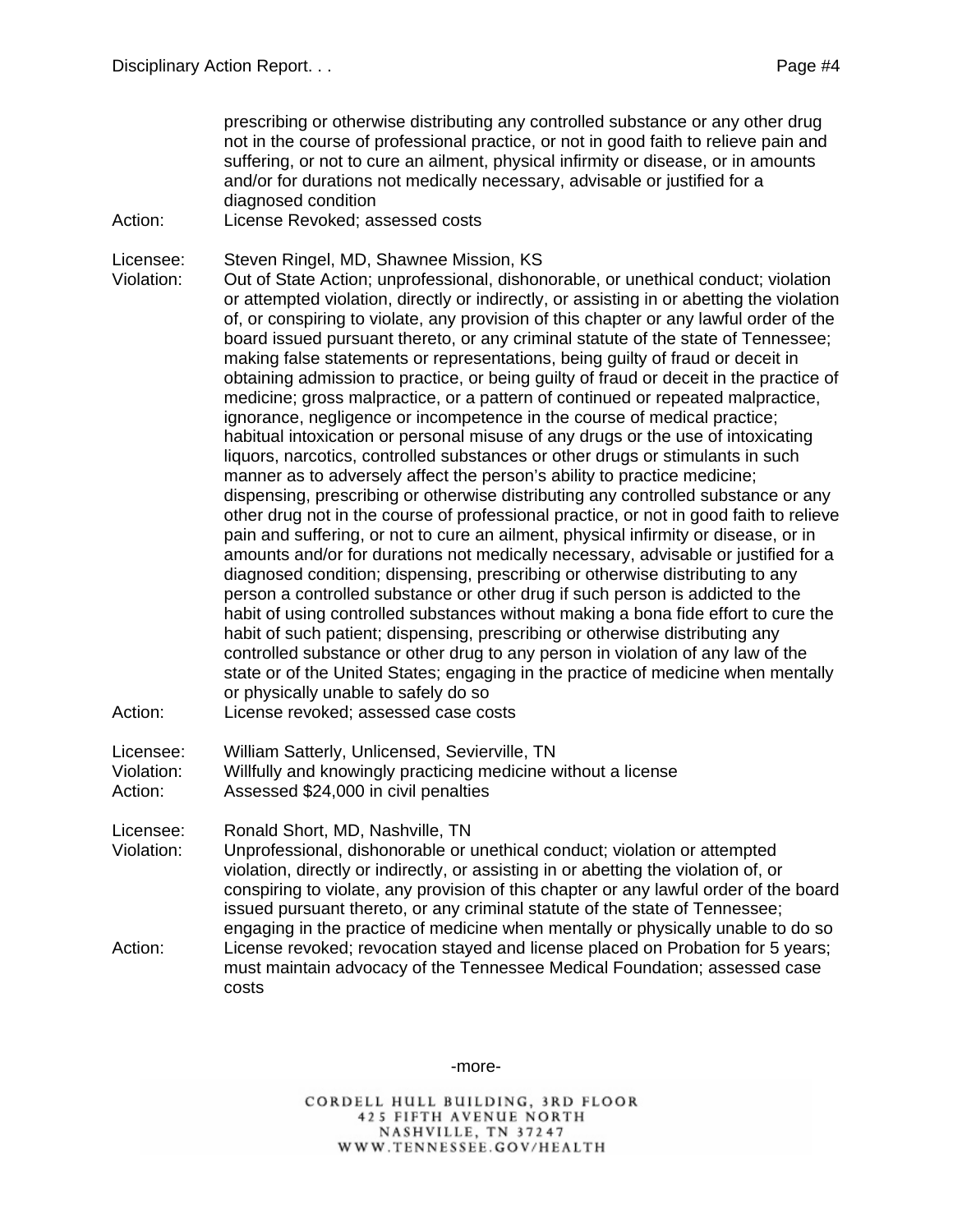| Licensee:                          | Devon Smith, MD, Oneida, TN                                                                                                                                         |
|------------------------------------|---------------------------------------------------------------------------------------------------------------------------------------------------------------------|
| Action:                            | Order of Compliance granted, probation lifted                                                                                                                       |
| Licensee:<br>Violation:<br>Action: | Michael Wysor, MD, Gray, TN<br>Out of State Action<br>Reprimanded, must complete 25 hours of continuing education in general<br>medicine, and medical recordkeeping |

### **BOARD OF EXAMINERS IN PSYCHOLOGY**

Licensee: James Carrig, Unlicensed, Knoxville, TN Violation: Unlicensed practice Action: Assessed \$1,250 in civil penalties

#### **BOARD OF SOCIAL WORKER CERTIFICATION AND LICENSURE**

- Licensee: Eric Richard, Unlicensed, Ensley, AL
- Violation: Willful or repeated violation of any provisions of this chapter or any rules of the board; fraud or deceit in procuring or attempting to procure a certificate or license, presenting to the board dishonest or fraudulent evidence of qualification, or fraud or deception in the process of examination for the purpose of securing a certificate or license; willful failure to display a certificate a license; fraud, deception, misrepresentation, dishonest or illegal practices in or connected with the practice of social work; unprofessional or unethical conduct, or engaging in practices in connection with the practice of social work which are in violation of the standards of professional conduct, as defined herein or prescribed by the rules of the board; conduct reflecting unfavorably upon the profession of social work; willful making of any false statement as to material in any oath or affidavit which is required by this chapter
- Action: Assessed \$2,000 in civil penalties; due to his health, penalty is waived on the condition that no more complaints or allegations are received that he has held himself out as a licensed social worker

#### **BOARD OF EMERGENCY MEDICAL SERVICES**

Licensee: Rhonda Harris, EMT, New Johnsonville, TN

- Violation: Violation of rules; making false or materially incorrect or inconsistent entries in any patient records or in the records of any ambulance service, health care facility, school, institution or other work place location; performing or attempting emergency care techniques or procedures without proper permission, license, certification, training, medical direction, or otherwise engaging in unethical practices or conduct; engaging in acts of dishonesty which relate to the practice of emergency medical care
- Action: License revoked

-more-

CORDELL HULL BUILDING, 3RD FLOOR 425 FIFTH AVENUE NORTH NASHVILLE, TN 37247 WWW.TENNESSEE.GOV/HEALTH